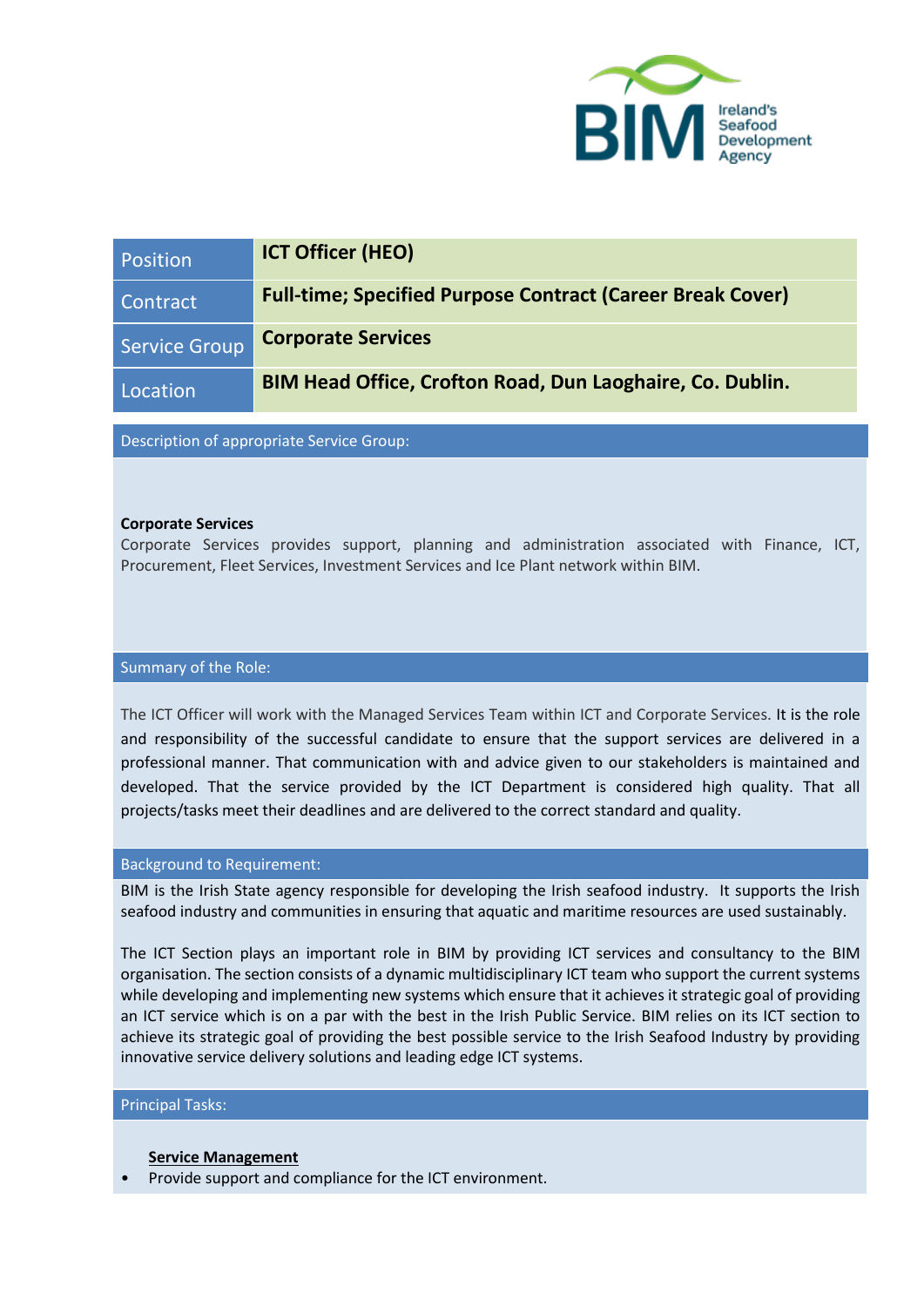

• Structured analysis and a creative approach to problem solving and resolution.

## **Change Management**

- Prepare and enact implementation plans for changes within the technical environment e.g. RFC's, Tasks etc.
- Identify appropriate technical solutions to business problems.
- Work with existing supplier contracts to establish latest software release in line with the release management process.
- the candidate will be expected to provide training, support, and business development on the ICT tools.

# **Customer Services**

- Establish and portray a professional image of the department at all times with a customer focused 'can do' attitude, setting expectations as appropriate for the resolution of issues whilst demonstrating the willingness to go the 'extra mile'.
- Proactively communicate with users to set expectations and enable the most efficient service delivery.
- Maintain effective communication with other technical staff, operations staff, and third-party support staff.
- Coordinating projects organisational wide, the candidate will be expected to provide training, support and business development on the tools.

# **Technical Projects**

- Manage and assist in the implementation of new infrastructure, technology acquisitions, software solutions and upgrades.
- Responsibility for completion of work schedules with the project organiser as directed by the ICT Manager.
- To own and be responsible for completion of tasks to established standards and quality expectations.
- Contribute to the technical work of the IT section and a flexible approach to the tools they are working with, so the IT section is always improving or developing its service
- Assist in the training and implementation of the organisations Dynamics 365 CRM system

# **Administration**

- To assist the ICT Manager with procurement requirements of the ICT section including RFT, Business Cases, interaction with OGP and its frameworks. This includes the creation, publishing, assessment and awarding of ICT RFT's both with in the section and across the organization. Ensuring that all procurement adhere to Bord Iascaigh Mhara and public sector guidelines and policies.
- To assist in the creation and the monitoring of the ICT Budgets.
- To assist in the creation of the governance reporting including the SOY\EOY reporting of circ 02 of 2016.
- Maintenance of ICT inventories including Media Library, Software Assets, Hardware Assets, Communications Lines etc.
- To provide effective supplier management including in monitoring deliverables value for money, compliance with SLA's, resolving issues and ensuring effective specification of projects and statements of work.
- Policies that the ICT Section have a set of policies that are fit for purpose.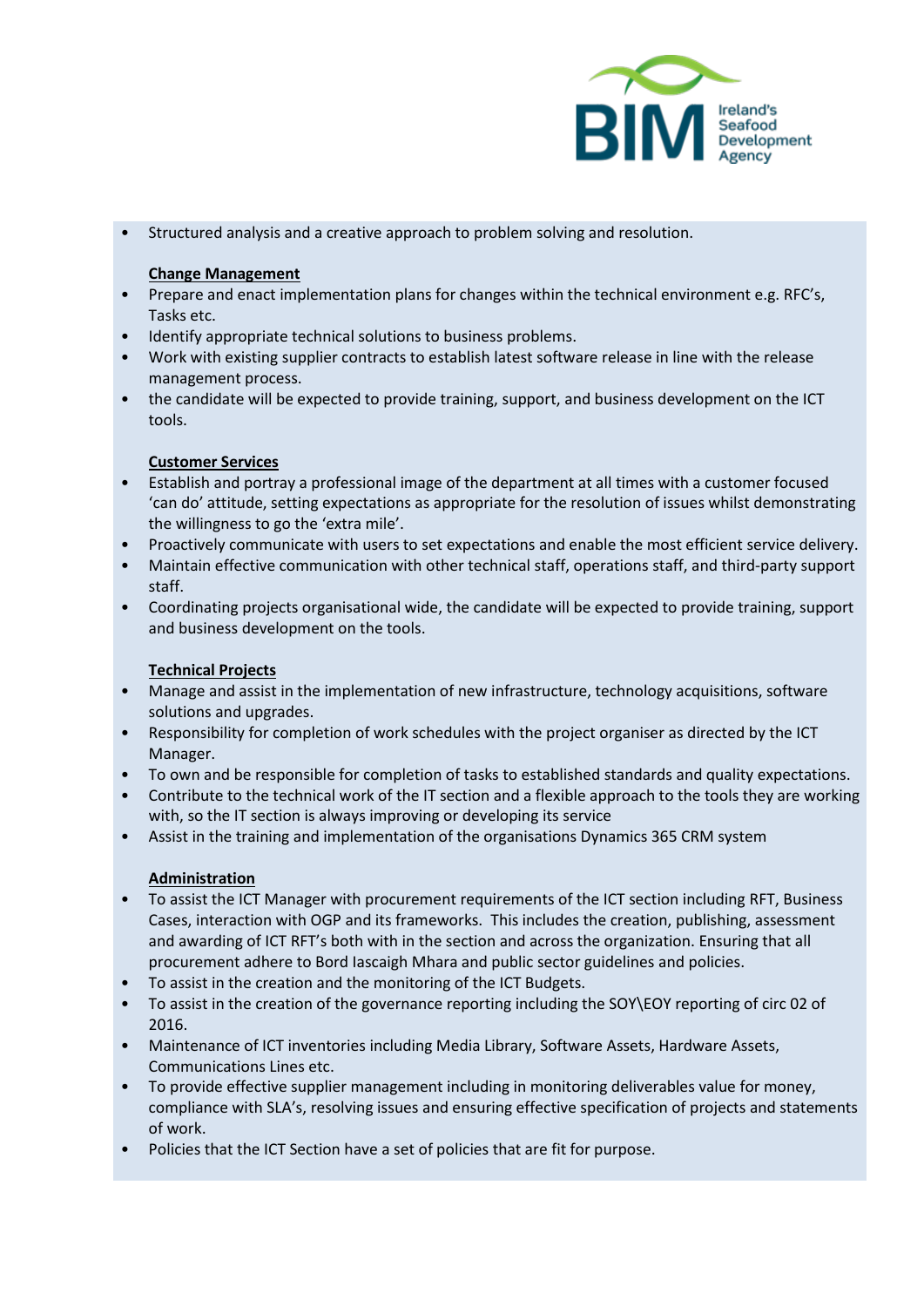

### **ICT Project Management**

- Creating Business Cases for ICT Project and getting approval for these from senior management.
- Specifying and documenting ICT projects
- provide training as required to ensure a project's success
- Managing suppliers as they implement projects and monitoring deliverables against the specification
- Work with suppliers when the deliverables do not match specification to bring the deliverables back in line with specification
- Ensure that the payments reflect our contractional agreements
- Assist in providing training on projects to ensure success
- The successful candidate(s) will be expected to contribute to the ICT strategy/vision to support the overall vision of the organisation and ensure best practice standards and codes of practice, and will have an important role in the management of staff within the department

#### **Other Duties**

- Carry out any other duties that are within the scope and grading of the post which could also be requested by the ICT manager or Director of Corporate Services.
- To perform any other related duties as might reasonably be required and which may be assigned from time to time.

#### **Reporting Structure:**

Section Manager/ ICT Manager with report to the Head of Corporate Services.

#### **Contacts:**

#### **Within BIM**

All BIM Staff members, ICT Manager, Managed Services Team and Corporate Services.

#### **Outside BIM**

DAFM, suppliers, project partners , SFPA, catching sector

#### **Training**

There are no mandatory training requirements for this role. Training needs will be identified through our Performance Management System.

**Education, Professional or Technical Qualifications, Knowledge, Skills, Aptitudes, Experience and Training**

#### **Essential:**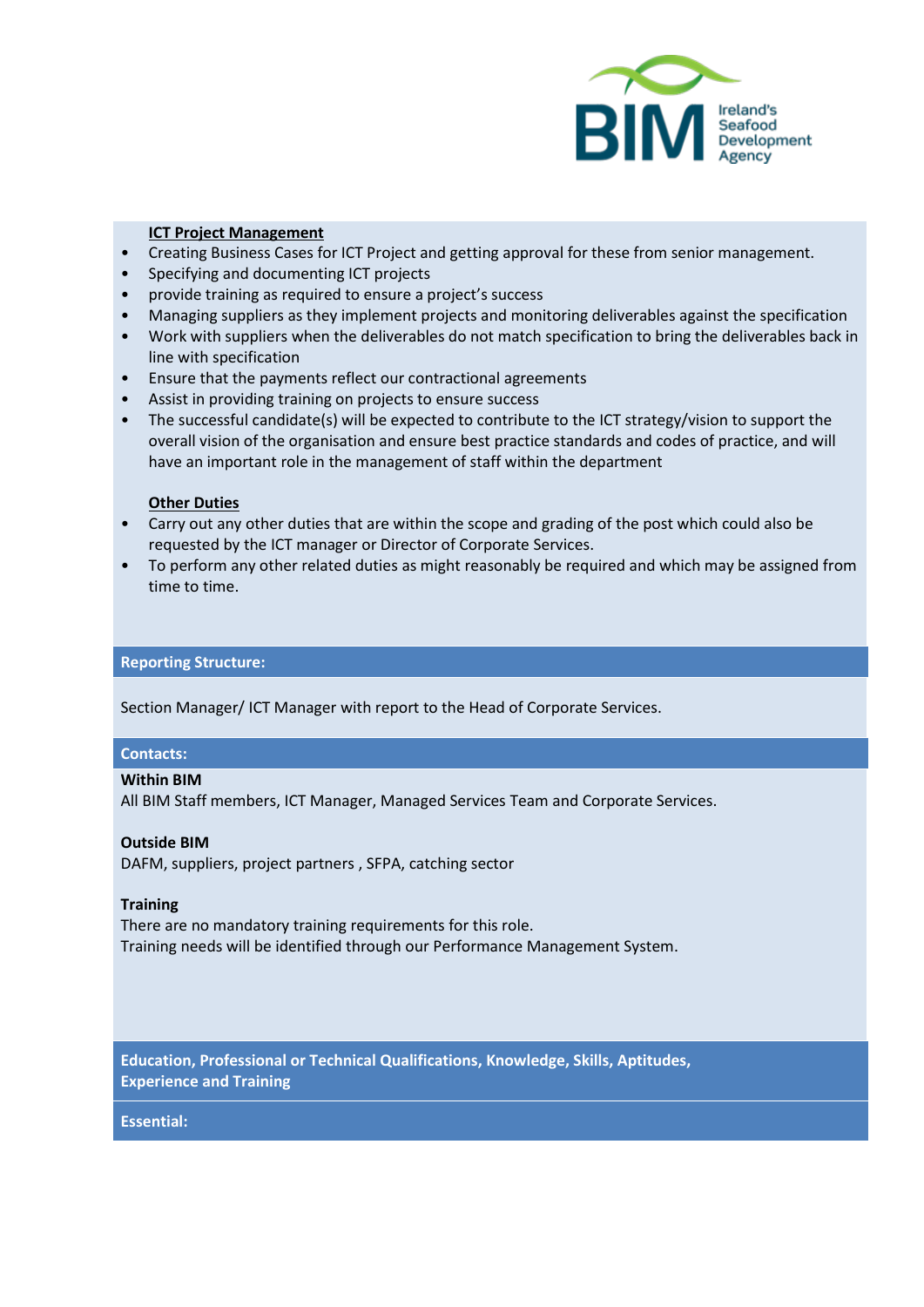

- Third level qualification in IT or Business
- A minimum of four years' relevant work experience
- Knowledge and experience of procurement in the public sector
- Experience of budgeting in the Public Sector
- Experience of supplier management
- Experience in working in a fast pace technical environment
- Experience of working with Microsoft products
- An aptitude for precision, attention to detail and commitment to quality results
- Excellent interpersonal skills including experience of interacting effectively with a range of statutory and non-statutory agencies
- Drive, initiative, and flexibility
- Good judgement, decision-making, analysis, and problem-solving skills
- Excellent written and oral communication skills
- Can demonstrate effective project management and ability to work on multiple projects at the same time and to adapt to changing priorities and adaptable to change
- Evidence of an ability to work on own initiative complemented by a capacity to work well in teams
- Exceptional planning and organisational skills with ability to work to tight deadlines and prioritise tasks effectively
- A high degree of computer literacy, including knowledge and experience in the use of applications such as Flexi-grant, MS O365 suite, Excel, NAV, Teams, Sharepoint, Dynamics 365 CRM.

### **Desirable:**

- Knowledge and understanding of public sector governance requirements
- Experience in working with Dynamics 365 CRM
- Experience in managing ICT projects
- A knowledge of Microsoft Form and Microsoft Customer Voice

### **Special personal attributes required for the position:**

- Dynamic and reliable.
- Good personal organizational and priority-setting skills, with the ability to manage multiple priorities.
- Proven track record of working with diverse partners and stakeholders to solve problems and achieve shared goals
- Capable of working independently as well as being an effective team player, with initiative and creativity.
- Good interpersonal and communication skills, with the ability to work diplomatically in resolving issues with stakeholders.

#### **Salary:**